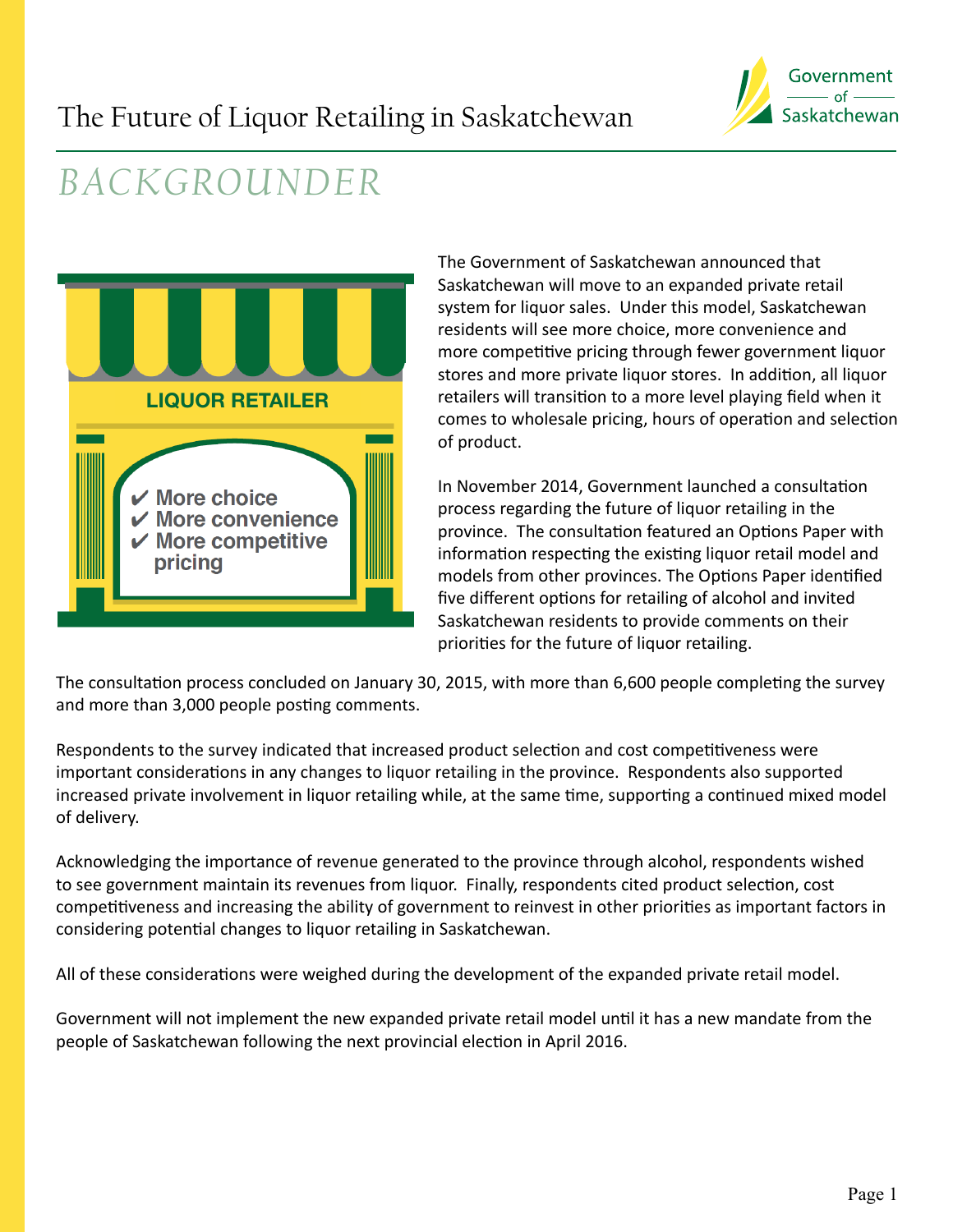### *52 New Opportunities*

Expansion of the private retail system for liquor sales will include converting 40 government liquor stores to private stores and adding 12 additional private liquor stores in communities where current population and expected growth can support additional retail outlets.

A Request for Proposal (RFP) process will be used to select the operators for the 52 new opportunities. Details of how that process will work will be developed in the coming months. Retail operators and any other interested businesses will be eligible to participate in that process. In addition, affected government liquor store employees will have the ability to participate in and will be given preferential consideration during the competitive RFP process for a new store.

The 40 affected stores are:

| <b>Battleford</b>   | Outlook                             |
|---------------------|-------------------------------------|
| <b>Broadview</b>    | Preeceville                         |
| Canora              | Raymore                             |
| <b>Carrot River</b> | Regina (Broad St.)                  |
| Davidson            | Rosetown                            |
| Foam Lake           | Rosthern                            |
| Gravelbourg         | Saskatoon (20 <sup>th</sup> St. W.) |
| <b>Gull Lake</b>    | Saskatoon (Market Mall)             |
| <b>Hudson Bay</b>   | Shaunavon                           |
| Indian Head         | Shellbrook                          |
|                     |                                     |
| Kamsack             | St. Walburg                         |
| Kelvington          | Stoughton                           |
| Kindersley          | Tisdale                             |
| Kipling             | Unity                               |
| Lanigan             | Wadena                              |
| Leader              | Wakaw                               |
| Lloydminster        | Waskesiu                            |
| Maple Creek         | Watson                              |
| Melfort             | Wilkie                              |

The successful proponents will have to meet SLGA's requirements to obtain a commercial liquor permit. Some of the requirements include a good character check, fulfilling public notice requirements and obtaining a Ministry of Finance Vendor's Licence.

### Results at a glance...

When asked to rate the importance of a number of issues regarding potential changes to liquor retailing in Saskatchewan, positive responses (agree and somewhat agree) were as follows:

**61.7%** Support a greater role for private liquor retail stores

**58.0**% Government should focus on investing in other public priorities instead of liquor stores

**54.8%** Government should ensure it maintains its current level of revenue from liquor

**53.2%** Government should continue to operate existing liquor stores that meet targets for profit and efficiency

**50.8%** Current experience when purchasing alcohol meets my expectations as a consumer

**50.2<sup>%</sup>** Place a higher priority on the quality of the purchase experience than they do on whether the store is publicly or privately operated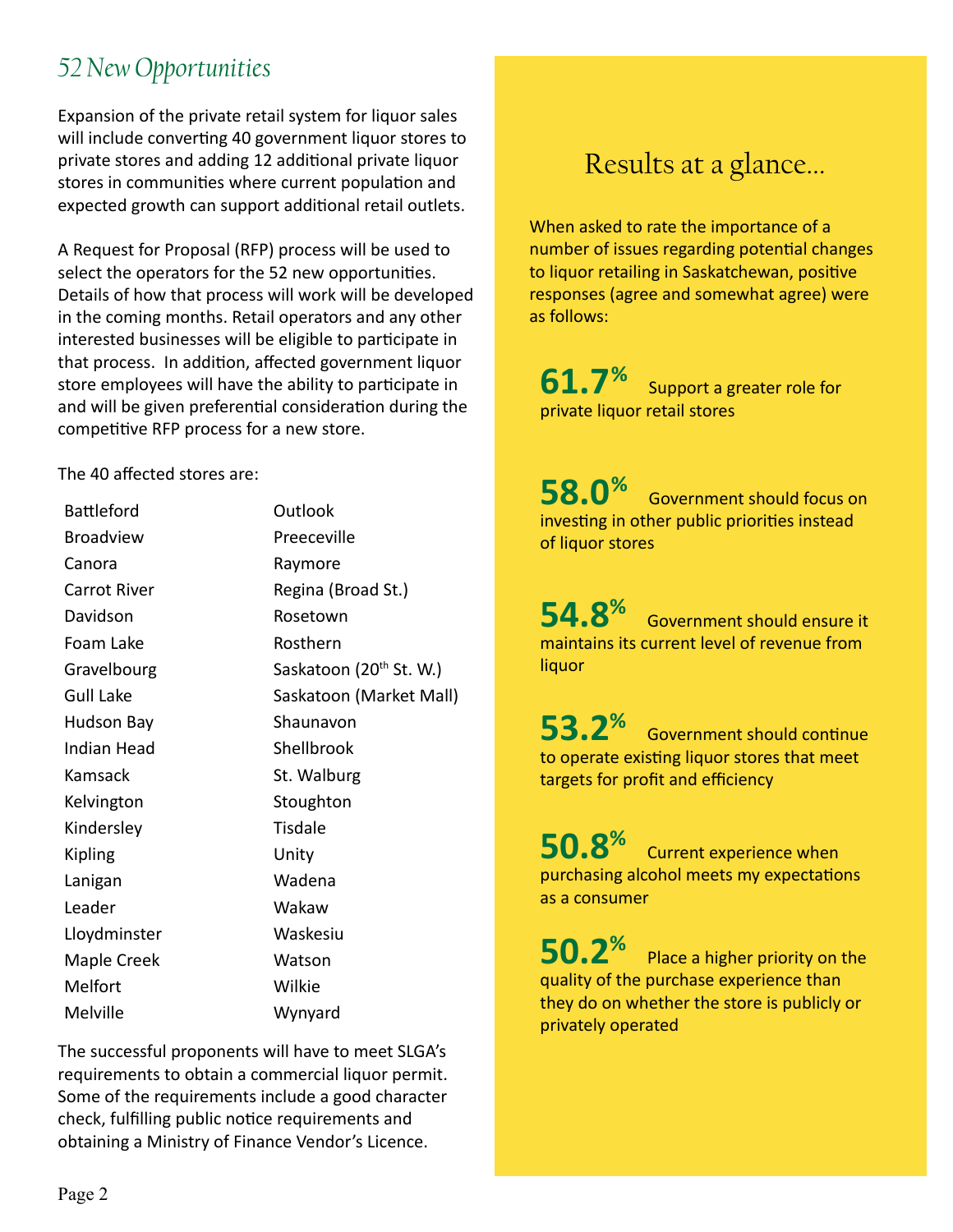### *New Opportunities*



**RFP PROCESS**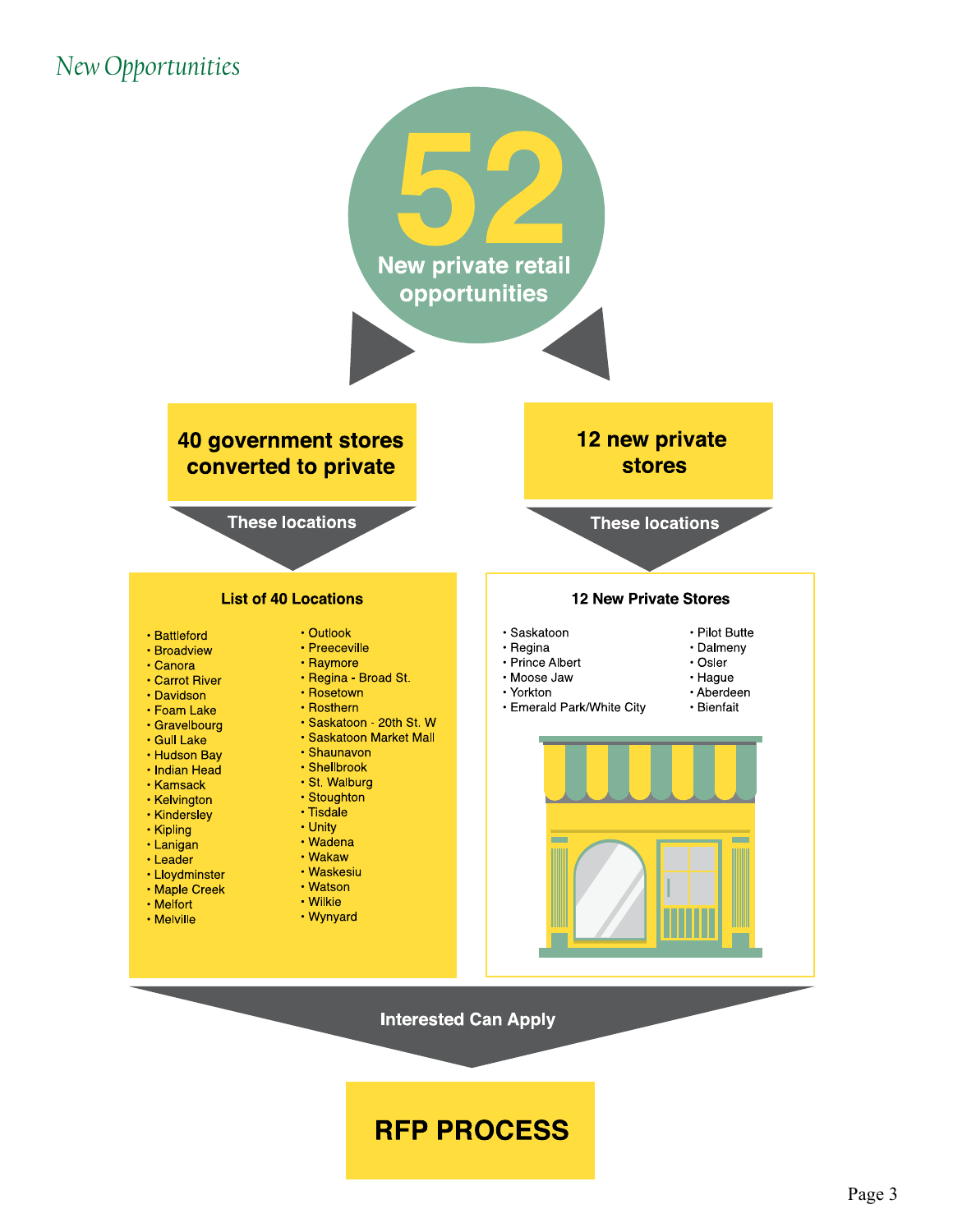Going forward, additional opportunities will be determined using population criteria.

In the immediate future, SLGA has identified 12 communities that are currently underserved with respect to full service liquor retail. These communities are:

| Saskatoon | Regina                  | Prince Albert | Moose Jaw       |
|-----------|-------------------------|---------------|-----------------|
| Yorkton   | Emerald Park/White City | Aberdeen      | Pilot Butte     |
| Dalmeny   | Osler                   | Hague         | <b>Bienfait</b> |

#### *An Efficient Government Store Model*

The government liquor stores that are identified for conversion were evaluated on factors such as operating efficiency (salaries, benefits, rent, cost of inventory, head office and warehouse costs as a percentage of sales), capital investment required (significant store maintenance, repairs or upgrades). Calculation of operating expenses and associated costs was based on a three year average.

The closures will impact approximately 102 FTEs (196 employees) from the 40 liquor stores as well as 10-15 FTEs in head office, in areas that are impacted by changes to retail operations. The stores will be closed once the new retailers are operating to ensure ongoing service in the community.

**A table detailing numbers of affected store employees, locations, total sales and capital costs can be found on page 10 of this backgrounder document.** 

### *A Level Playing Field*

## **FROM THIS**



Currently, liquor is retailed by government liquor stores, full-line private stores, rural franchise stores and off-sale outlets. Within these groups, there are many different rules including different discounts, restrictions on the type of products they can sell, restrictions on what beer products can be refrigerated and differences in how products can be priced. These differences have prevented retailers from operating in a competitive environment and have impacted customer choice, convenience and competitive pricing.

The new expanded private retail model creates a level playing field for all liquor retailers.

Once changes are implemented, all liquor retailers, including the remaining government liquor stores, will operate under a single retail store permit.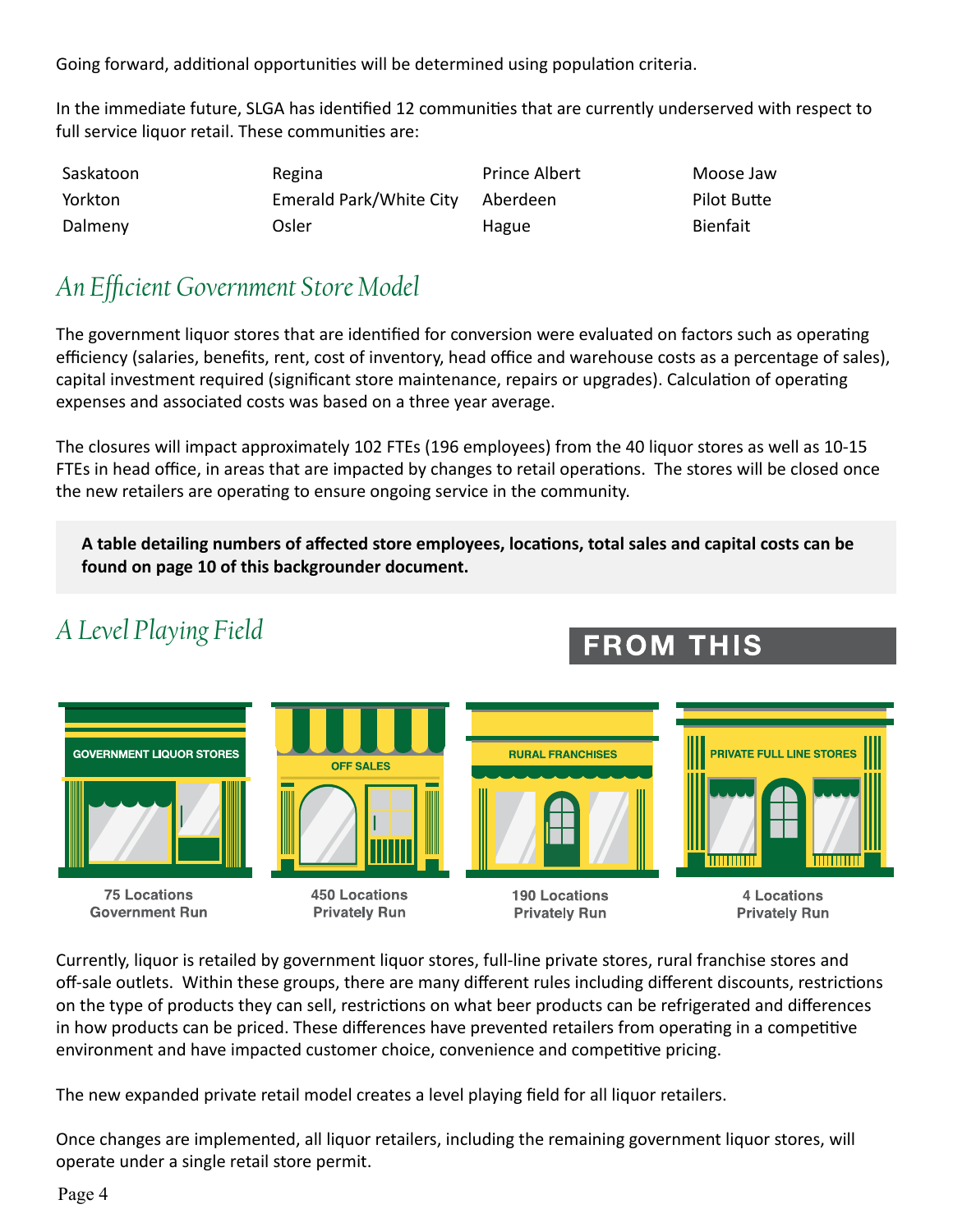

• One permit for all retailers

- Same wholesale price for all retailers
- Same operating hours for all retailers
- Can sell any type of chilled product
- Can sell to public and commercial permittees

More choice. More convenience. More competitive pricing.

Retailers will be able to operate standalone stores or stores that are integrated into an existing store (like a grocery store) as long as there is a separate entrance from the outside and from within, and all retail liquor transactions remain separate from the parent business. In communities with a population of less than 2,000, liquor retail sales can occur directly within an existing business (consistent with the existing franchise model), as those communities may not be able to support a standalone or semi-standalone location.

### *Benefits of a Level Playing Field*

|                                                                        | <b>RETAILERS UNDER CURRENT SYSTEM FUTURE</b> |                           |                            |                                 |                         |
|------------------------------------------------------------------------|----------------------------------------------|---------------------------|----------------------------|---------------------------------|-------------------------|
|                                                                        | <b>SLGA</b><br><b>Stores</b>                 | <b>Franchises</b>         | Off-sales                  | <b>Private</b><br><b>Stores</b> | All<br><b>retailers</b> |
| Can operate within maximum hours of 9:30 a.m. to 3 a.m.                | X                                            | $\boldsymbol{x}$          | $\boldsymbol{\mathcal{U}}$ | ×                               |                         |
| Can sell any type of chilled product                                   | X                                            | $\boldsymbol{\mathsf{x}}$ | $\mathbf{v}$               | $\mathbf v$                     |                         |
| Can adjust business model to meet customer needs                       | $\boldsymbol{\mathsf{x}}$                    | $\boldsymbol{x}$          | $\boldsymbol{\mathsf{x}}$  | $\boldsymbol{\mathsf{x}}$       |                         |
| Operate under the same terms and guidelines as other alcohol retailers | X                                            | $\boldsymbol{x}$          | $\boldsymbol{\mathsf{x}}$  | $\boldsymbol{\mathsf{x}}$       |                         |
| Uniform wholesale price                                                | X                                            | $\boldsymbol{x}$          | $\boldsymbol{\mathsf{x}}$  | $\boldsymbol{\mathsf{x}}$       |                         |
| Can use flexible retail pricing strategies                             | X                                            | $\boldsymbol{x}$          | $\overline{\mathbf{v}}$    | $\boldsymbol{\mathcal{U}}$      |                         |

Another important change will see commercial permittees like restaurants, sports facilities and convention centres able to purchase products from any liquor retailer, rather than exclusively having to purchase from SLGA stores and franchises. This new choice will provide these commercial permittees with the opportunity to work with their preferred retailer regarding product prices.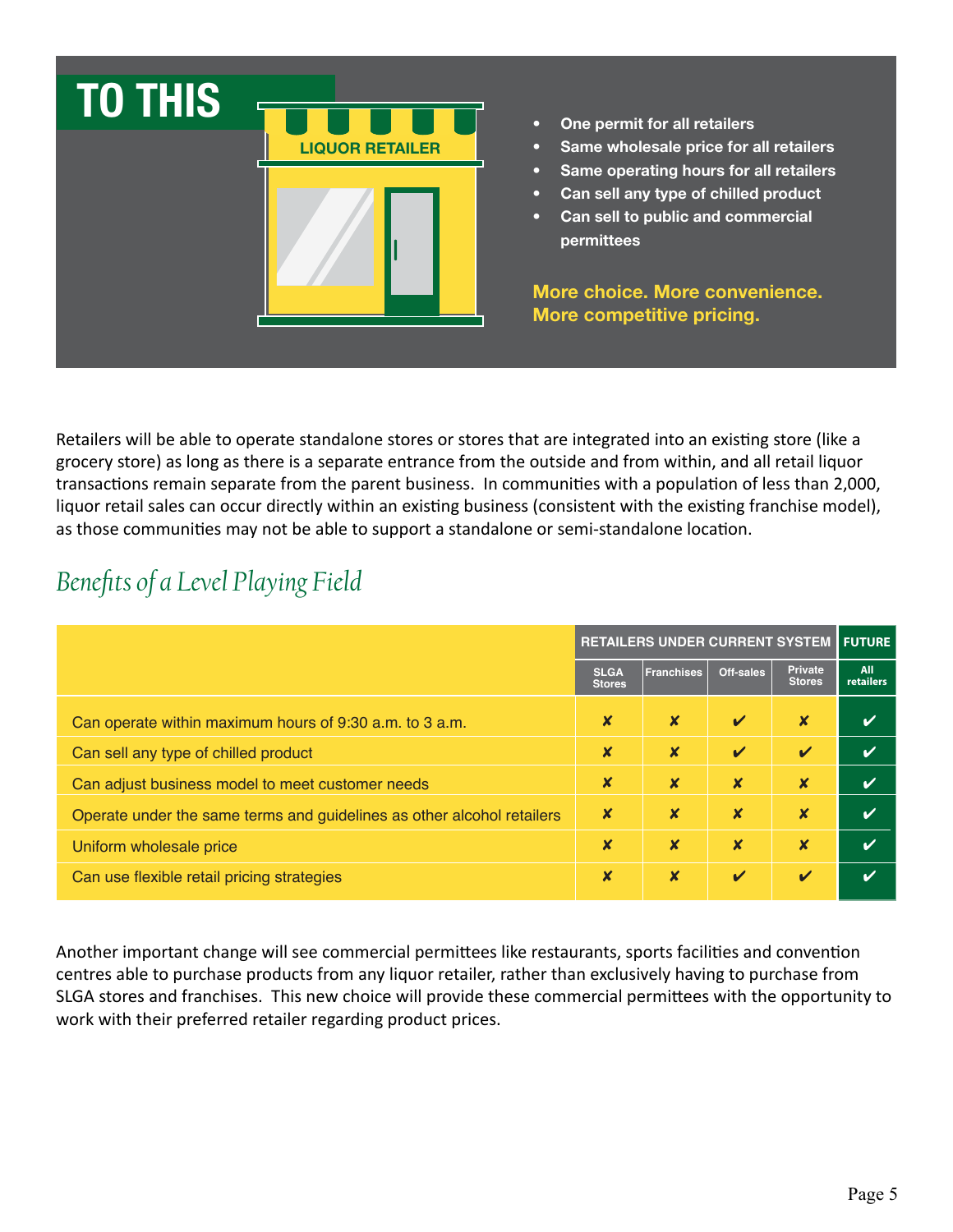Further details on the level playing field are as follows:

| <b>Level Playing Field</b>                                                                                                                                                                                                                                                 | <b>Current System</b>                                                                                                                                                                                                                                                                                                                  |
|----------------------------------------------------------------------------------------------------------------------------------------------------------------------------------------------------------------------------------------------------------------------------|----------------------------------------------------------------------------------------------------------------------------------------------------------------------------------------------------------------------------------------------------------------------------------------------------------------------------------------|
| Product Exclusivity Agreements: Any retailer will<br>have the opportunity to enter into an agreement<br>with suppliers designating their products as exclusive<br>to a particular retailer (for example, Co-op beer can<br>be designated as exclusive to Co-op retailers). | No change.                                                                                                                                                                                                                                                                                                                             |
| Chilled Product: All retailers will have the ability to<br>sell chilled or frozen product.                                                                                                                                                                                 | <b>SLGA Stores &amp; Franchises:</b> Can only chill premium<br>beer in package sizes of 15 units or less and/or 4 or<br>6 pack refreshment products priced at a minimum of<br>\$10.99 and \$13.49, respectively (price point indicates<br>premium product.)<br>Private Stores & Off-Sales: Currently are able to chill<br>any product. |
| Mainstream Beer: All retailers will have equal access<br>to any beer products available for distribution,<br>including access to mainstream beer.                                                                                                                          | Franchises: of 190 franchises, only 84 are allowed<br>to sell mainstream beer (ex: Molson Canadian,<br>Budweiser, Coors Light). The rest can only sell<br>premium beer (ex: Heineken, Corona, Moosehead).                                                                                                                              |
| Open Pricing: All retailers will be able to set their<br>own prices provided they meet social reference<br>pricing (SRP).                                                                                                                                                  | Private Stores: Can open price (subject to SRP).<br>Off-Sales: Can open price (subject to SRP).<br><b>SLGA Stores &amp; Franchises: Consistent pricing</b><br>throughout the province except on special order<br>products obtained by franchises which can be open<br>priced.                                                          |
| Displayed Retail Price: Retailers will be allowed to<br>display retail prices as the amount either before or<br>after taxes and deposit.                                                                                                                                   | <b>SLGA</b> stores display the final retail price of alcohol<br>including taxes and deposit. Franchises and private<br>stores, as required by SLGA, display the final retail<br>price of alcohol including taxes and deposit.<br>Off-Sales: Currently allowed to determine how to<br>display retail price.                             |
| Limited Time Offers (LTOs): All retailers will be able<br>to negotiate LTOs directly with their suppliers at their<br>discretion.                                                                                                                                          | Currently SLGA negotiates LTOs with the suppliers for<br>its stores and the franchises.<br><b>Off-Sales:</b> Currently have no opportunity to negotiate<br>their own LTOs.<br>Private Stores: Negotiate their own LTOs.                                                                                                                |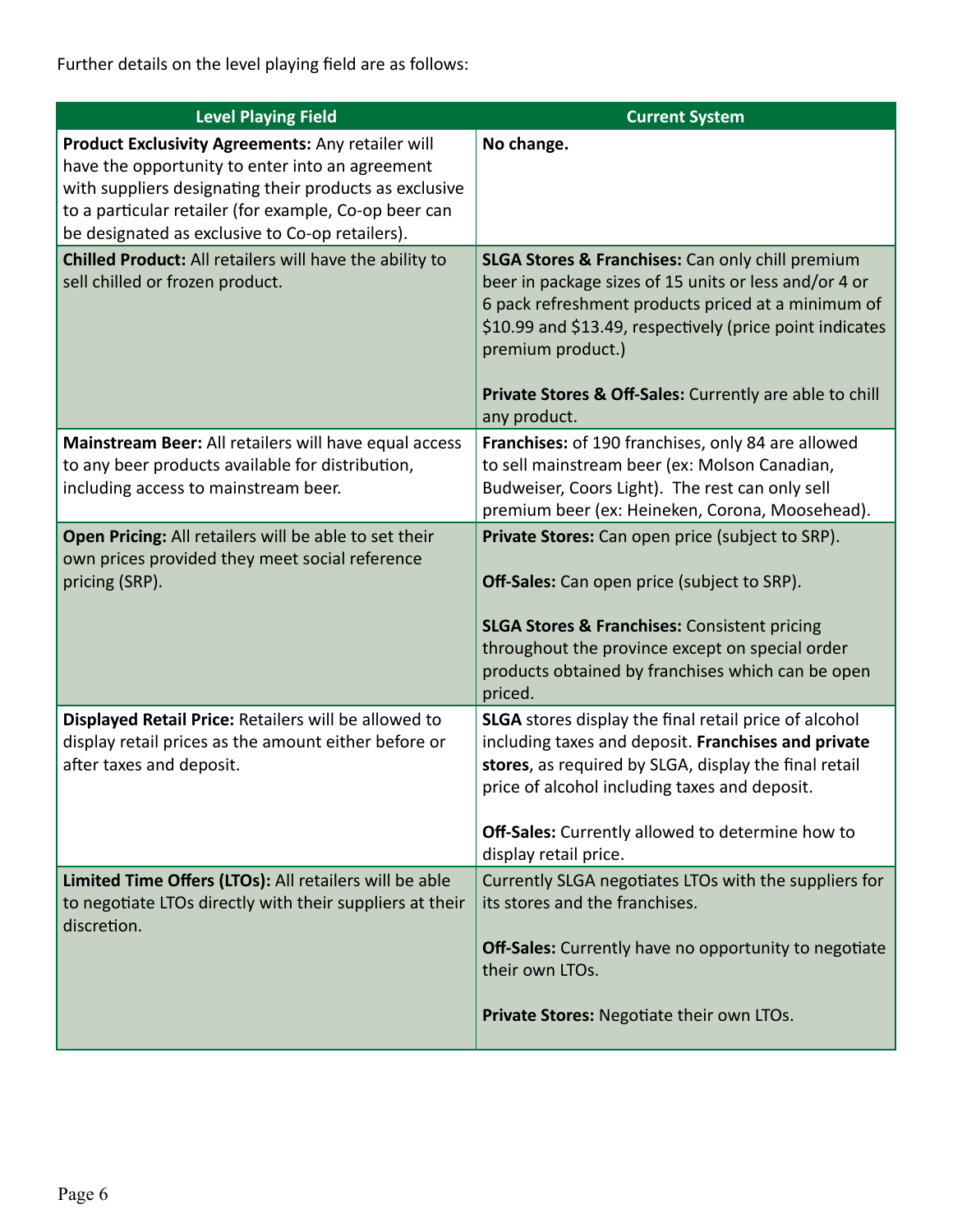| <b>Level Playing Field</b>                                                                                                                                                                                                                                                             | <b>Current System</b>                                                                                                                                                                                                                                                       |
|----------------------------------------------------------------------------------------------------------------------------------------------------------------------------------------------------------------------------------------------------------------------------------------|-----------------------------------------------------------------------------------------------------------------------------------------------------------------------------------------------------------------------------------------------------------------------------|
| Wholesale Price: A common wholesale price will<br>replace the existing discount structure where retailers                                                                                                                                                                              | Private Stores: 16% discount on all product.                                                                                                                                                                                                                                |
| receive varying discounts applied to the price of the<br>product.                                                                                                                                                                                                                      | <b>Off-Sales:</b> Volume-based discount on beer purchased<br>through private distributors (ranging from 10.25%<br>to 13.52%). No discount on any product purchased<br>through SLGA.                                                                                         |
|                                                                                                                                                                                                                                                                                        | Franchises: 15.3% discount on products purchased<br>from SLGA and 8.2% on privately distributed beer.                                                                                                                                                                       |
| Single Permit: all liquor retailers, including SLGA<br>stores, will operate under a single permit type,<br>resulting in consistent operational parameters for all                                                                                                                      | Private stores and franchises: operate under<br>contracts with SLGA.                                                                                                                                                                                                        |
| retailers.<br>The three business models will be:                                                                                                                                                                                                                                       | Off-sales: operate pursuant to an endorsement on<br>the main permit attached to the business (e.g., tavern<br>or restaurant).                                                                                                                                               |
| 1. Standalone stores; or                                                                                                                                                                                                                                                               | <b>SLGA stores:</b> Operate pursuant to SLGA's authority                                                                                                                                                                                                                    |
| 2. Semi-standalone stores, where liquor stores<br>are integrated into an existing business (like<br>a grocery store) as long as there is a separate<br>entrance from the outside and from within<br>and all retail liquor transactions remain<br>separate from the parent business; or | in The Alcohol and Gaming Regulation Act, 1997 and<br>operational policies.                                                                                                                                                                                                 |
| 3. In communities with a population of less<br>than 2,000, liquor retail sales can occur<br>directly within an existing business, as those<br>communities may not be able to support a<br>standalone or semi-standalone location.                                                      |                                                                                                                                                                                                                                                                             |
| Hours of Operation: All retailers will be allowed to<br>establish their hours of operation any time between<br>8:00 a.m. and 3 a.m.                                                                                                                                                    | Private Stores: May operate any day between 8 a.m.<br>and 10 p.m.                                                                                                                                                                                                           |
|                                                                                                                                                                                                                                                                                        | Off-Sales: Can be open any day from 9:30 a.m. to 3<br>a.m., but must be open at least six hours each day for<br>five days a week.                                                                                                                                           |
|                                                                                                                                                                                                                                                                                        | Franchises: May operate between 8 a.m. and 10 p.m.<br>SLGA: typically open 9:30 a.m. to 9 p.m. Monday<br>through Saturday and noon to 5 p.m. on Sunday<br>in urban centres and 10 a.m. to 6 p.m. Monday to<br>Saturday in rural centres. Closed most statutory<br>holidays. |
| Product Availability: Retailers will be free to offer<br>the product assortment and develop the product<br>selection that best meets the needs of their                                                                                                                                | Private Stores: Minimum of 1,400 SKUs must be<br>carried.                                                                                                                                                                                                                   |
| customers (sourced through the SLGA warehouse<br>or an authorized distributor.) This will eliminate the<br>existing requirement for a minimum number of SKUs<br>(stock keeping units) to be carried by certain stores.                                                                 | Franchises: Minimum of 100 SKUs must be carried.                                                                                                                                                                                                                            |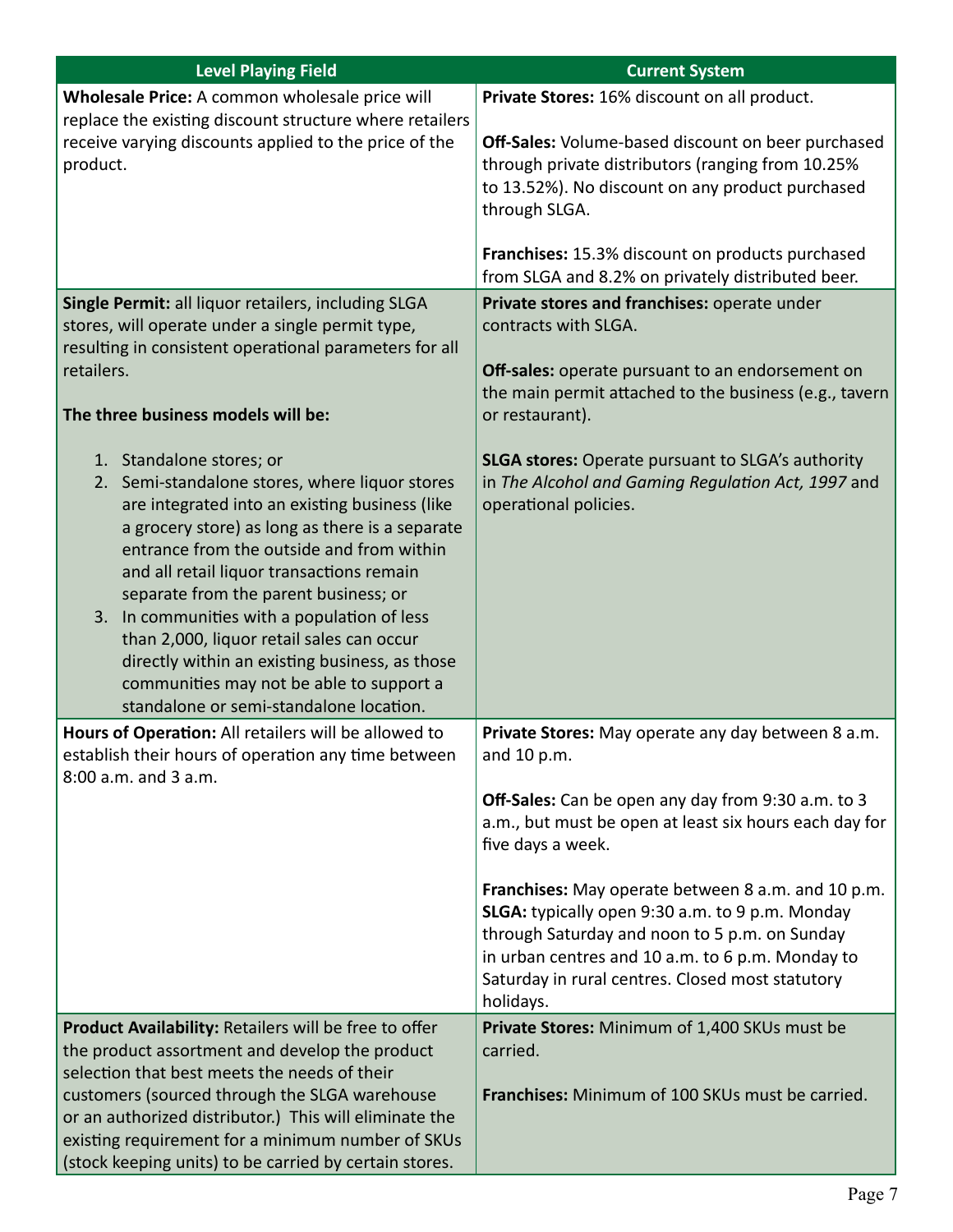| Level Playing Field                                                                                                                                                                                   | <b>Current System</b>                                                                                                                                                                                                   |
|-------------------------------------------------------------------------------------------------------------------------------------------------------------------------------------------------------|-------------------------------------------------------------------------------------------------------------------------------------------------------------------------------------------------------------------------|
| <b>Bundling and Reward Programs: Retailers will</b><br>have flexibility to design their market mix including<br>package bundling and bulk discounts. Social                                           | Bundling of beverage alcohol, subject to SRP, has only<br>recently been permitted by SLGA.                                                                                                                              |
| reference pricing continues to apply. Retailers will<br>also be able to offer reward or loyalty programs such<br>as Air Miles.                                                                        | Private Store: can currently offer reward programs.                                                                                                                                                                     |
| Supplier Inducements: Retailers will be allowed to<br>negotiate for incentives/inducements from suppliers<br>provided these inducements do not require the<br>exclusion of any competitor's products. | Currently, with the exception of sports stadiums,<br>theatres, concert premises or convention centres,<br>permittees and retailers cannot accept any significant<br>financial assistance (inducements) from a supplier. |

#### *Revenue to Government*

The Government of Saskatchewan derives its revenue from liquor sales through the mark-up applied to alcohol products received from suppliers and the Liquor Consumption Tax (LCT) applied on alcohol sold in Saskatchewan.

A mark-up is collected on all alcohol, regardless of whether the products are retailed through a government store or a private retailer. In the case of wine and spirits, the mark-up is a percentage applied to the wholesale price from the supplier. In the case of beer, the mark-up is a fixed rate applied per litre.

Under the new system, a common *wholesale* price will replace any existing discounts and will allow private stores, franchises, government stores and off-sales an equal opportunity to compete in the market by having the ability to source product at the same price. Retailers will then add their own retail markup to determine the price they sell to their customers.

The new wholesale mark-up is designed to collect approximately the same amount of revenue from each product category as exists today. Even though 40 government liquor stores are being converted to private stores, government revenues would remain constant if the new retail store sales volumes in product categories are consistent to what they are currently.

|                   | <b>Products Included</b>                                                        | <b>Wholesale Markup</b> | <b>Applicable to</b>                                                         |
|-------------------|---------------------------------------------------------------------------------|-------------------------|------------------------------------------------------------------------------|
| <b>Category 1</b> | Beer $\left( <=6.5\% \right)$<br>$\bullet$                                      | 1.495/L                 | National-bottles/cans                                                        |
| <b>Category 2</b> | Beer (>6.5%)<br>Spirits, Wine & Refreshments<br>٠<br>(<=7.0%)                   | 83%                     | ALL                                                                          |
| <b>Category 3</b> | Spirits, Wine & Refreshments<br>$\bullet$<br>$($ >7.0% to <=14.5%)<br>$\bullet$ | 94%<br>53%              | On the first \$12.50/L<br>Any amount over \$12.50/L                          |
| <b>Category 4</b> | Spirits, Wine & Refreshments<br>(>14.5%)                                        | 125%<br>83%<br>56%      | On the first \$25.00/L<br>On the next \$12.50/L<br>Any amount over \$37.50/L |

The new wholesale mark-up structure will have four categories, based primarily on alcohol content:

*Note: Reduced mark-up rates that apply to cottage wineries, microdistilleries, microbreweries and brew pubs are under review and have not been included in the table.*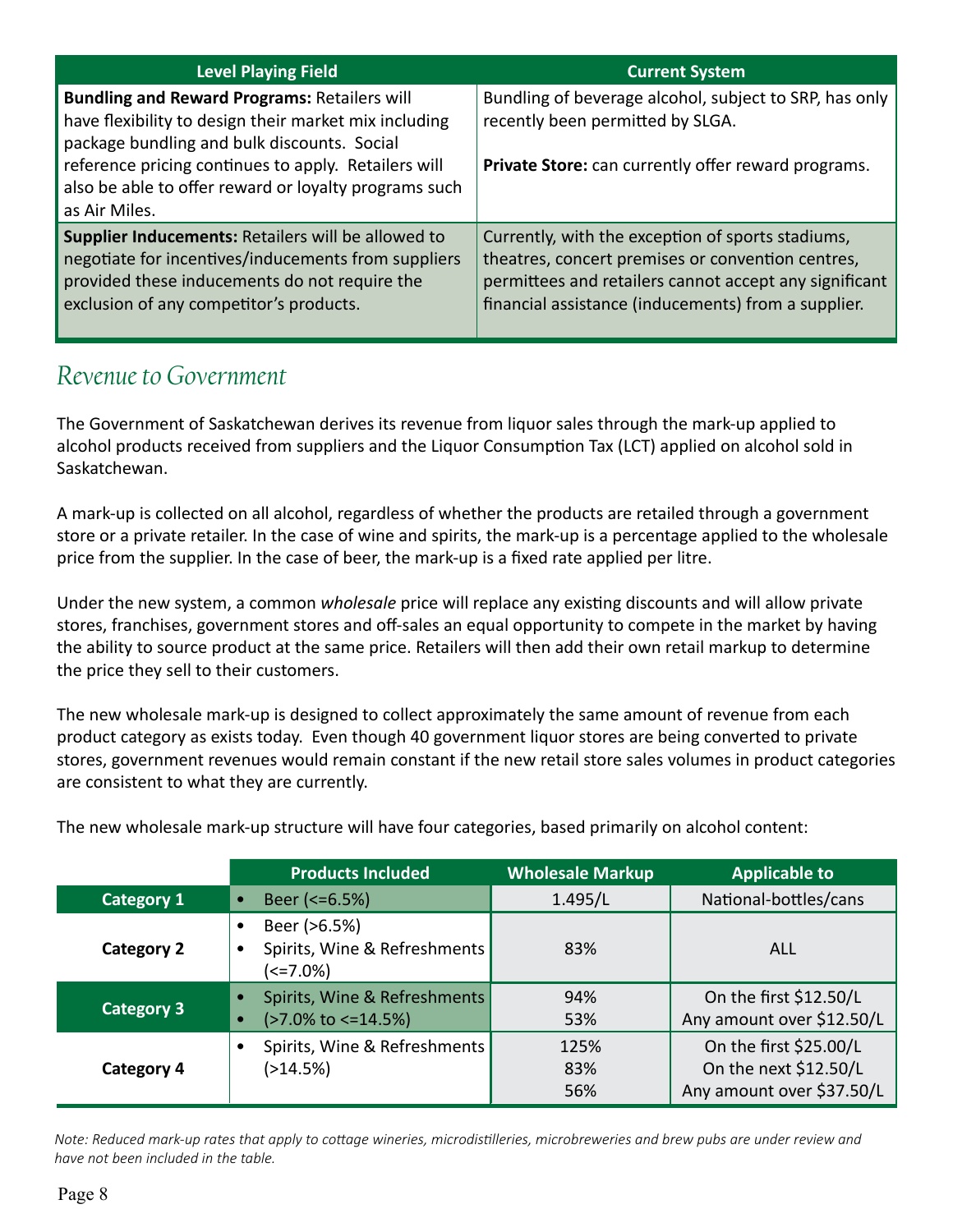### *Implementation*

No changes will be implemented until after the provincial election scheduled for April 4, 2016. After the election, amendments are required to legislation and regulations with regards to permits, etc. It is anticipated that those changes will be made in spring 2016 with implementation occurring in late spring/early summer.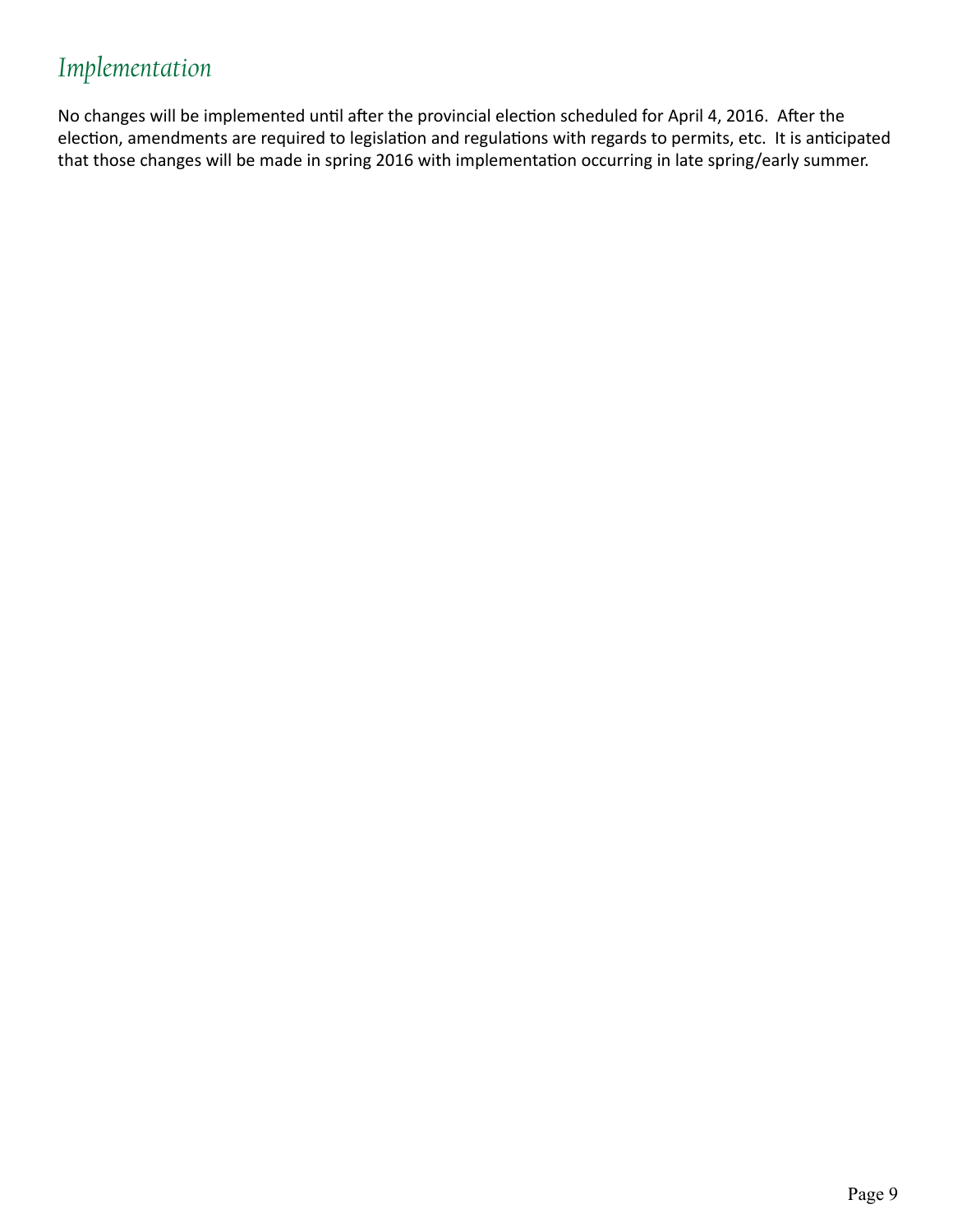### *Table: 40 Stores Overall Operating Ratio*

| <b>Store Location</b>               | <b>Total Sales</b><br>$(000's)$ ** | <b>Operating</b><br><b>Expenses</b><br>$(000's)*$ | <b>Overall</b><br><b>Operating</b><br>Ratio | <b>Owned/Leased (Building Age)</b>  | <b>FTEs</b><br>(Employees) |
|-------------------------------------|------------------------------------|---------------------------------------------------|---------------------------------------------|-------------------------------------|----------------------------|
| <b>Battleford</b>                   | \$1,889                            | \$298                                             | 15.8%                                       | Lease                               | 2.4(5)                     |
| <b>Broadview</b>                    | \$848                              | \$170                                             | 20.1%                                       | <b>Owned (1958)</b>                 | 1.5(2)                     |
| Canora                              | \$1,886                            | \$269                                             | 14.3%                                       | Owned (1980)                        | 2.4(4)                     |
| <b>Carrot River</b>                 | \$862                              | \$165                                             | 19.2%                                       | Lease                               | 1.6(2)                     |
| Davidson                            | \$961                              | \$182                                             | 19.0%                                       | Owned (1960)                        | 1.6(3)                     |
| Foam Lake                           | \$963                              | \$192                                             | 19.9%                                       | <b>Owned (1981)</b>                 | 1.7(3)                     |
| Gravelbourg                         | \$1,429                            | \$232                                             | 16.2%                                       | Owned (2003)                        | 2.3(3)                     |
| <b>Gull Lake</b>                    | \$799                              | \$155                                             | 19.4%                                       | <b>Owned (1978)</b>                 | 1.4(2)                     |
| Hudson Bay                          | \$1,321                            | \$217                                             | 16.4%                                       | Owned (1977)                        | 1.9(6)                     |
| <b>Indian Head</b>                  | \$1,712                            | \$301                                             | 17.6%                                       | Lease                               | 2.2(5)                     |
| Kamsack                             | \$1,911                            | \$271                                             | 14.2%                                       | Owned (1980)                        | 2.6(4)                     |
| Kelvington                          | \$1,123                            | \$207                                             | 18.4%                                       | Owned (1977)                        | 2.0(3)                     |
| Kindersley                          | \$4,868                            | \$689                                             | 14.2%                                       | Owned Building (2005) / Leased Land | 5.6(11)                    |
| <b>Kipling</b>                      | \$1,164                            | \$218                                             | 18.8%                                       | Owned (1953)                        | 1.9(4)                     |
| Lanigan                             | \$993                              | \$189                                             | 19.0%                                       | Lease                               | 1.8(4)                     |
| Leader                              | \$768                              | \$165                                             | 21.5%                                       | Owned (1979)                        | 1.6(2)                     |
| Lloydminster                        | \$1,728                            | \$277                                             | 16.0%                                       | Owned (1979)                        | 2.2(6)                     |
| <b>Maple Creek</b>                  | \$1,771                            | \$271                                             | 15.3%                                       | Owned (1980)                        | 2.6(4)                     |
| Melfort ***                         | \$5,306                            | \$800                                             | 15.1%                                       | Lease                               | 5.8(11)                    |
| Melville                            | \$2,719                            | \$394                                             | 14.5%                                       | Owned (1979)                        | 2.8(7)                     |
| Outlook                             | \$1,715                            | \$293                                             | 17.1%                                       | Lease                               | 2.1(4)                     |
| Preeceville                         | \$1,187                            | \$190                                             | 16.0%                                       | Owned (1980)                        | 1.5(2)                     |
| Raymore                             | \$1,095                            | \$187                                             | 17.0%                                       | Lease                               | 1.3(5)                     |
| Regina - Broad St.                  | \$4,039                            | \$669                                             | 16.6%                                       | Owned (1982)                        | 5.2(10)                    |
| Rosetown                            | \$1,963                            | \$291                                             | 14.8%                                       | Owned (1981)                        | 2.7(5)                     |
| Rosthern                            | \$1,366                            | \$225                                             | 16.5%                                       | Lease                               | 1.8(3)                     |
| Saskatoon - 20 <sup>th</sup> Street | \$2,325                            | \$520                                             | 22.4%                                       | Lease                               | 4.8(7)                     |
| Saskatoon - Market Mall             | \$10,888                           | \$1,147                                           | 11.9%                                       | Lease                               | 10(20)                     |
| Shaunavon                           | \$1,611                            | \$248                                             | 15.4%                                       | Owned (1980)                        | 2.2(5)                     |
| Shellbrook                          | \$1,645                            | \$246                                             | 15.0%                                       | <b>Owned (1982)</b>                 | 2.0(4)                     |
| St. Walburg                         | \$1,417                            | \$244                                             | 17.2%                                       | Owned (1978)                        | 2.2(4)                     |
| Stoughton                           | \$959                              | \$183                                             | 19.1%                                       | Lease                               | 1.6(2)                     |
| Tisdale                             | \$2,636                            | \$409                                             | 15.5%                                       | Owned (1978)                        | 3.4(8)                     |
| Unity                               | \$1,623                            | \$246                                             | 15.2%                                       | Owned (1979)                        | 2.3(3)                     |
| Wadena                              | \$1,492                            | \$263                                             | 17.6%                                       | Owned (1981)                        | 2.1(5)                     |
| Wakaw                               | \$1,180                            | \$195                                             | 16.5%                                       | Owned (1980)                        | 1.7(3)                     |
| Waskesiu (Seasonal)                 | \$1,206                            | \$245                                             | 20.3%                                       | Lease                               | 1.5(4)                     |
| Watson                              | \$1,158                            | \$204                                             | 17.6%                                       | <b>Owned (1981)</b>                 | 1.9(4)                     |
| Wilkie                              | \$873                              | \$182                                             | 20.9%                                       | Owned (1979)                        | 1.5(3)                     |
| Wynyard                             | \$1,564                            | \$240                                             | 15.4%                                       | <b>Owned (1980)</b>                 | 2.1(4)                     |
| <b>Total</b>                        | \$76,963                           | \$12,089                                          |                                             |                                     | 101.8 (196)                |

\* Note: Operating expenses include expenses directly related to running retail locations (salaries/benefits, rent, utilities, snow removal, etc), associated head office costs, inventory costs as well as future capital requirements.

\*\* Note: Sales and operating expenses were calculated on a three year average (2013-2015). \*\*\* Note: Melfort store will be converted once the lease term expires in 2019.